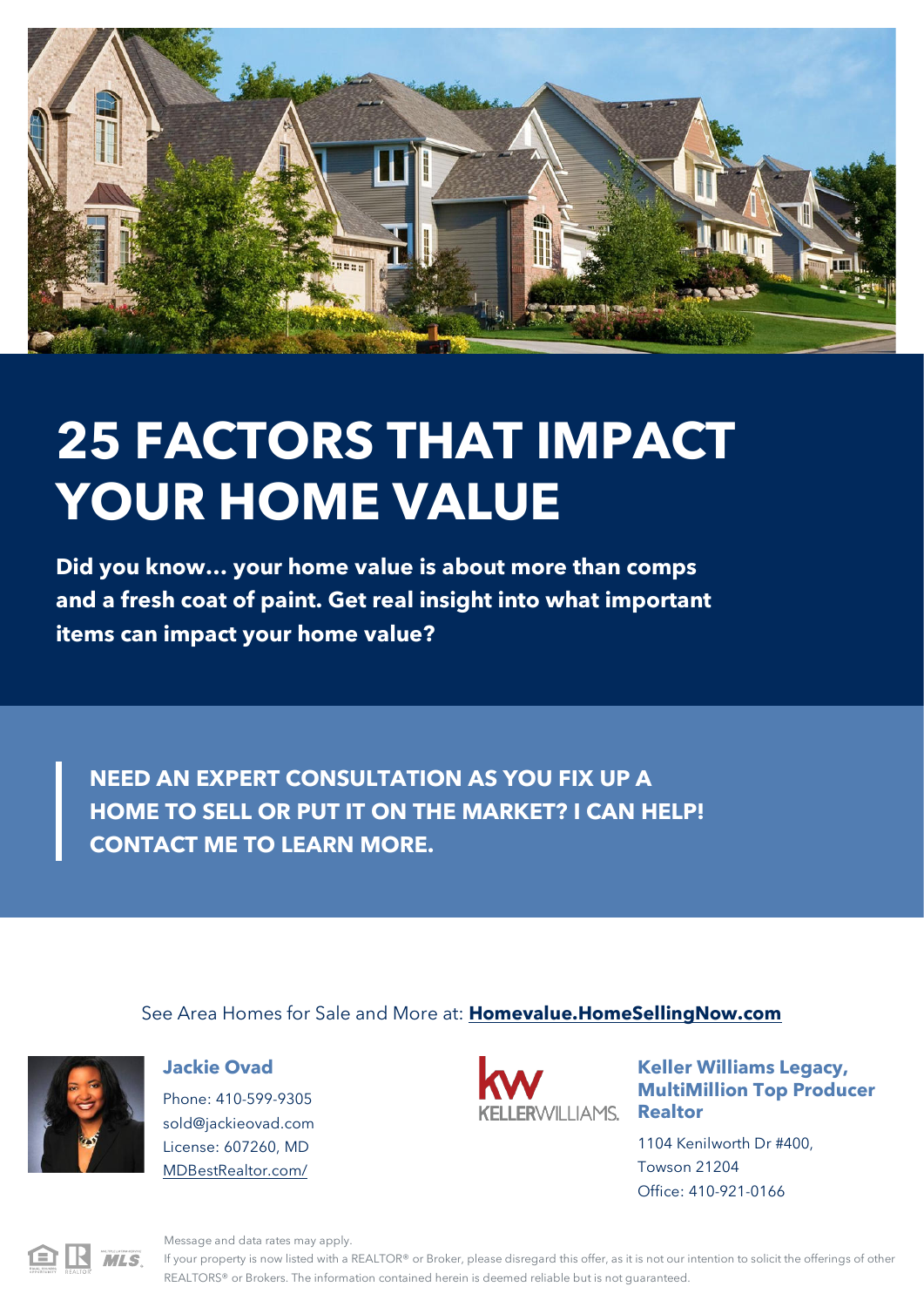

Most people understand that cosmetic changes can add value to a home. But there are some other issues that are going to immediately discourage buyers from bidding on your home. Read on to learn what they are (and what to do about them!).

| THINGS YOU CAN'T CHANGE (BUT CAN MARKET AROUND) | 02 |
|-------------------------------------------------|----|
| <b>AESTHETICS</b>                               | 03 |
| <b>POSITIONING</b>                              | 04 |
| <b>EVEN MORE</b>                                | 05 |



**Jackie Ovad** Keller Williams Legacy, MultiMillion Top Producer Realtor 410-599-9305



#### **[MDBestRealtor.com/](http://MDBestRealtor.com/)**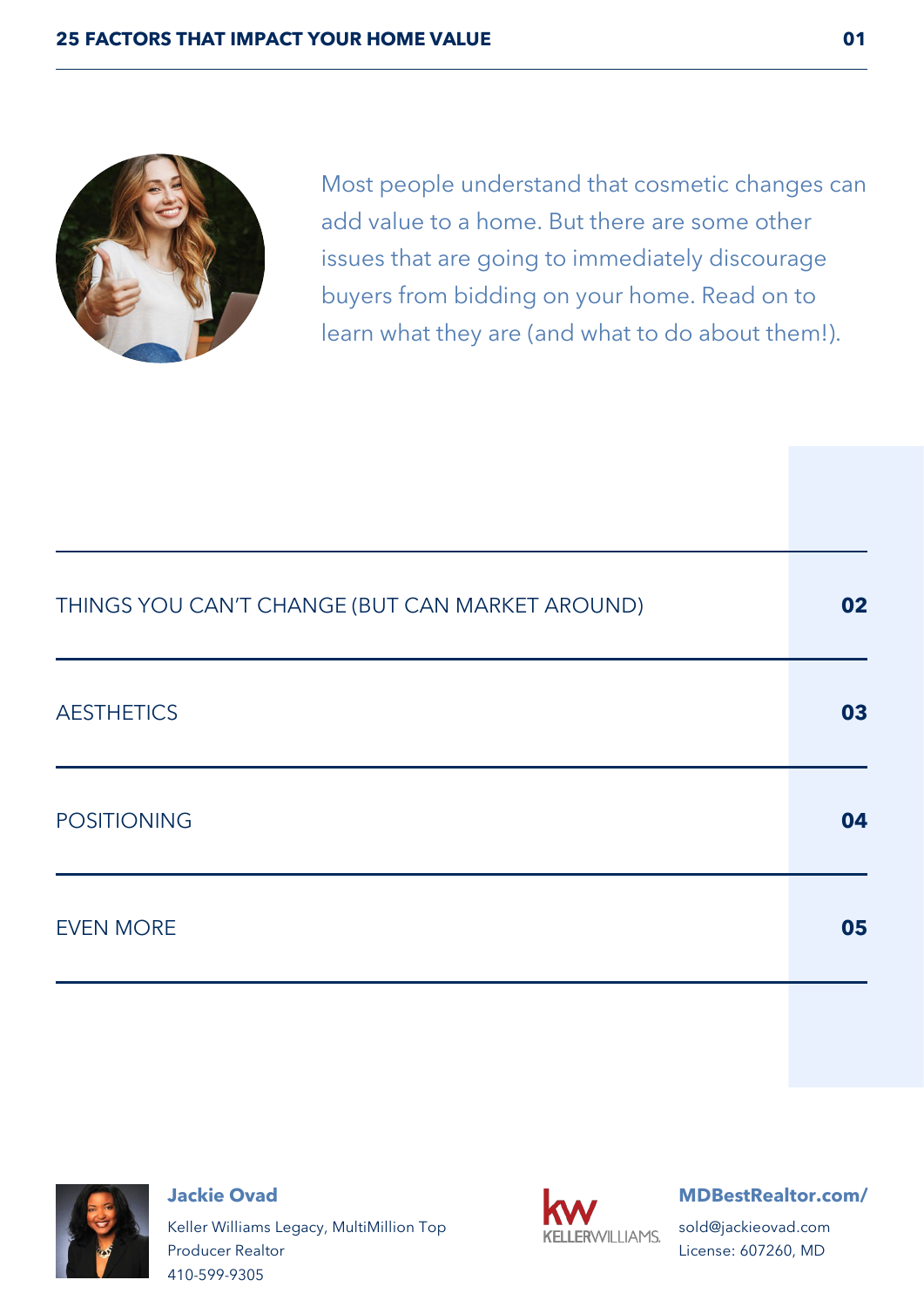# **(BUT CAN MARKET AROUND) THINGS YOU CAN'T CHANGE**

- **1**
- **Street name:** live on "Wimpy Way"? Street names may stick out to potential buyers and be a detractor. You can't change it. You can **(a)** make light of it or **(b)** downplay it in your marketing.
- 

**2 A neighbor's home:** live next to a hoarder? You may not be able to conceal that fact, but you can direct attention elsewhere by pointing out "nearby" amenities or positives about the neighborhood.

- **3 Power plants or landfills:** close to utilities? These can lower your property value. However, you can again focus on amenities "in the other direction" or nearby that offset that deterrent.
- **1 Nearby foreclosures:** comps are a big deal. If there are numerous, visible foreclosures and eyesores near your home, you'll have to go the extra mile to amp up your own curb appeal and show off in comparison.
	- **Bad schools:** if the school system is poor or has a bad reputation, it can be a stigma for families. You may choose to market your home to elderly people or busy professionals who may not have children.



**5**

**Jackie Ovad** Keller Williams Legacy, MultiMillion Top Producer Realtor 410-599-9305



**[MDBestRealtor.com/](http://MDBestRealtor.com/)**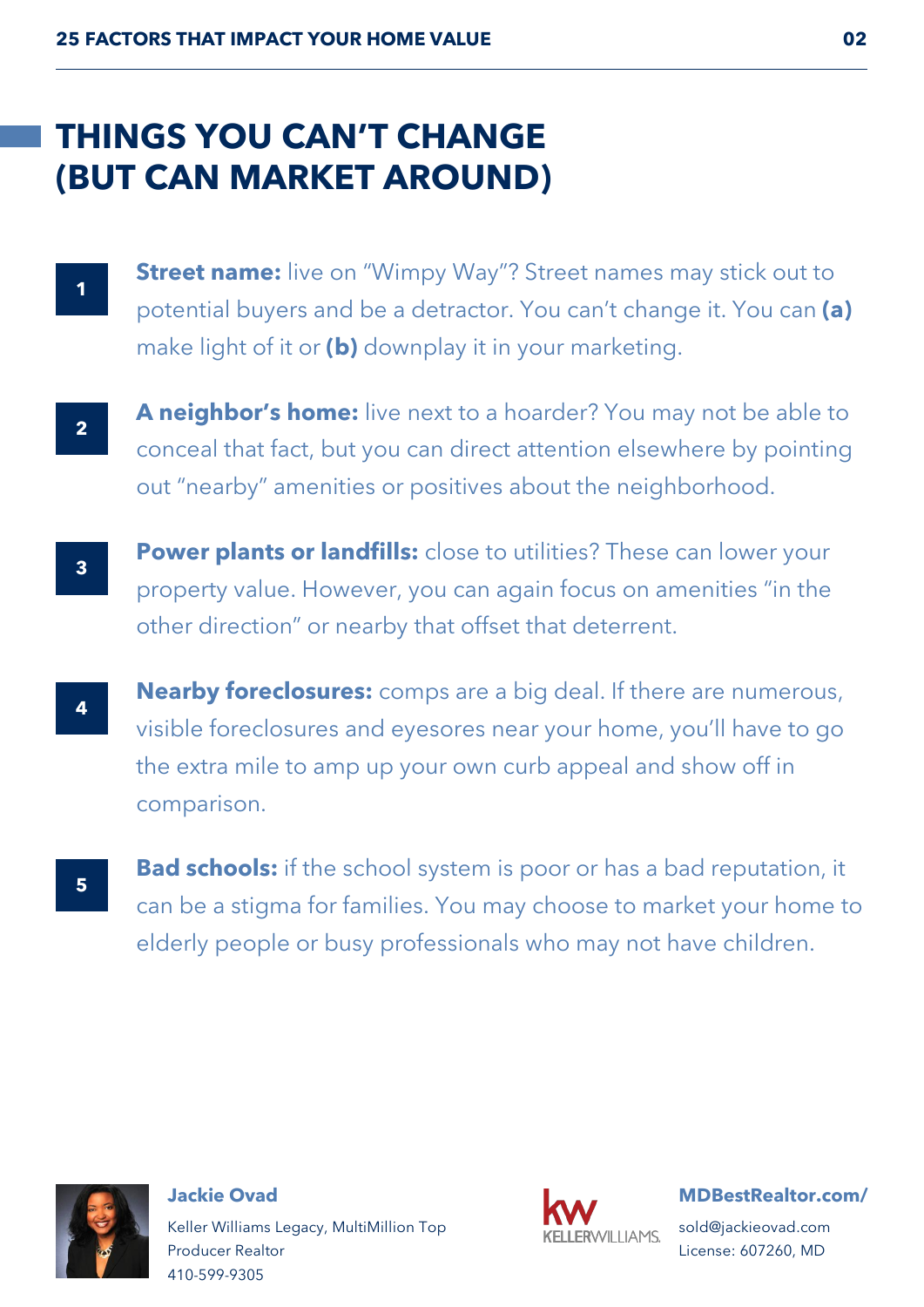### **AESTHETICS**

**6 Bright colors inside:** a common piece of advice offered by REALTORS® is "neutralize your decor" before selling.

**7 Bright colors outside:** you may love your hot pink shutters and door, but your outdoor paint is also a point of consideration for curb appeal and home value.

**Excessive landscaping:** if you are a horticulturist, you may love the proliferation of spidery plants and unique vines. The maintenance this implies for homeowners could be a turnoff.

- **Phirty driveway and sidewalk:** dirt and residue on a sidewalk and driveway can make your home look dingy or older than it is. A little pressure washing can go a long way
- **10 Dirty roof:** same goes with a roof. It may look older than it is if it's caked with gunk and grime. Get it professionally cleaned and you'll get fewer questions about how old it is.







**Jackie Ovad** Keller Williams Legacy, MultiMillion Top Producer Realtor 410-599-9305



### **[MDBestRealtor.com/](http://MDBestRealtor.com/)**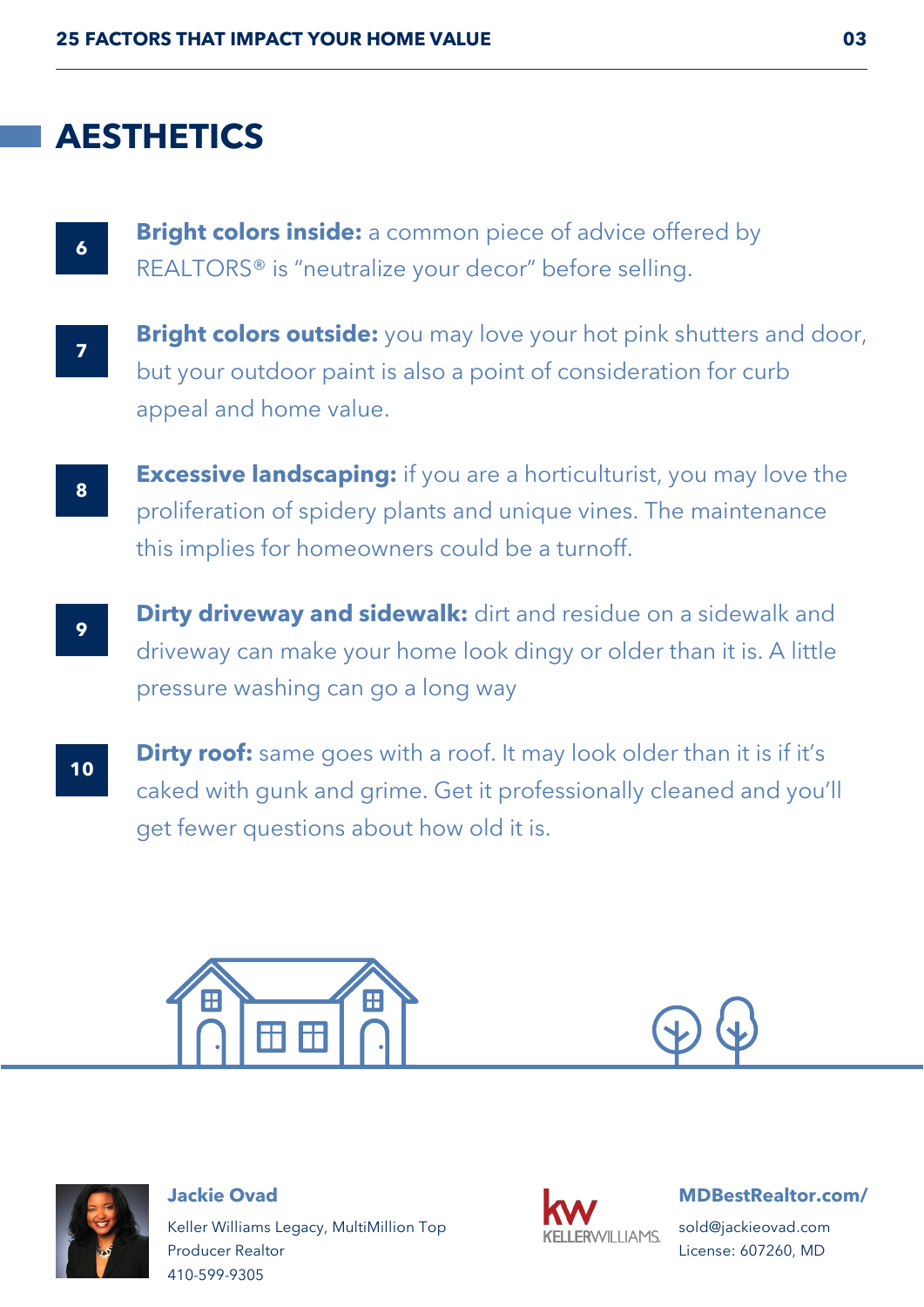## **POSITIONING**

- **11 The lot:** corner lots may sell for more and where you are on a lot can be used to promote a higher value. Some people love the phrase, "eastern facing windows" in a home description.
- **12 Major roads:** if you are near highly trafficked roads, it can be a drawback for some buyers. Talk up new windows or other ways the home is shielded from the noise and busyness.
- **13 Nearby neighbors:** if you have a lot of renters in your neighborhood, it may be less appealing to future buyers.
- **14** Major airports: if you are near an airport, buyers may be afraid of the noise. Instead, you can bill the house as "commuter friendly"!
- **15 Near a cemetery:** some people are superstitious or just don't want to live near a cemetery. The good news is, cemeteries are often beautifully kept pieces of land. For the right buyer, this can be a benefit.





**Jackie Ovad** Keller Williams Legacy, MultiMillion Top Producer Realtor 410-599-9305



### **[MDBestRealtor.com/](http://MDBestRealtor.com/)**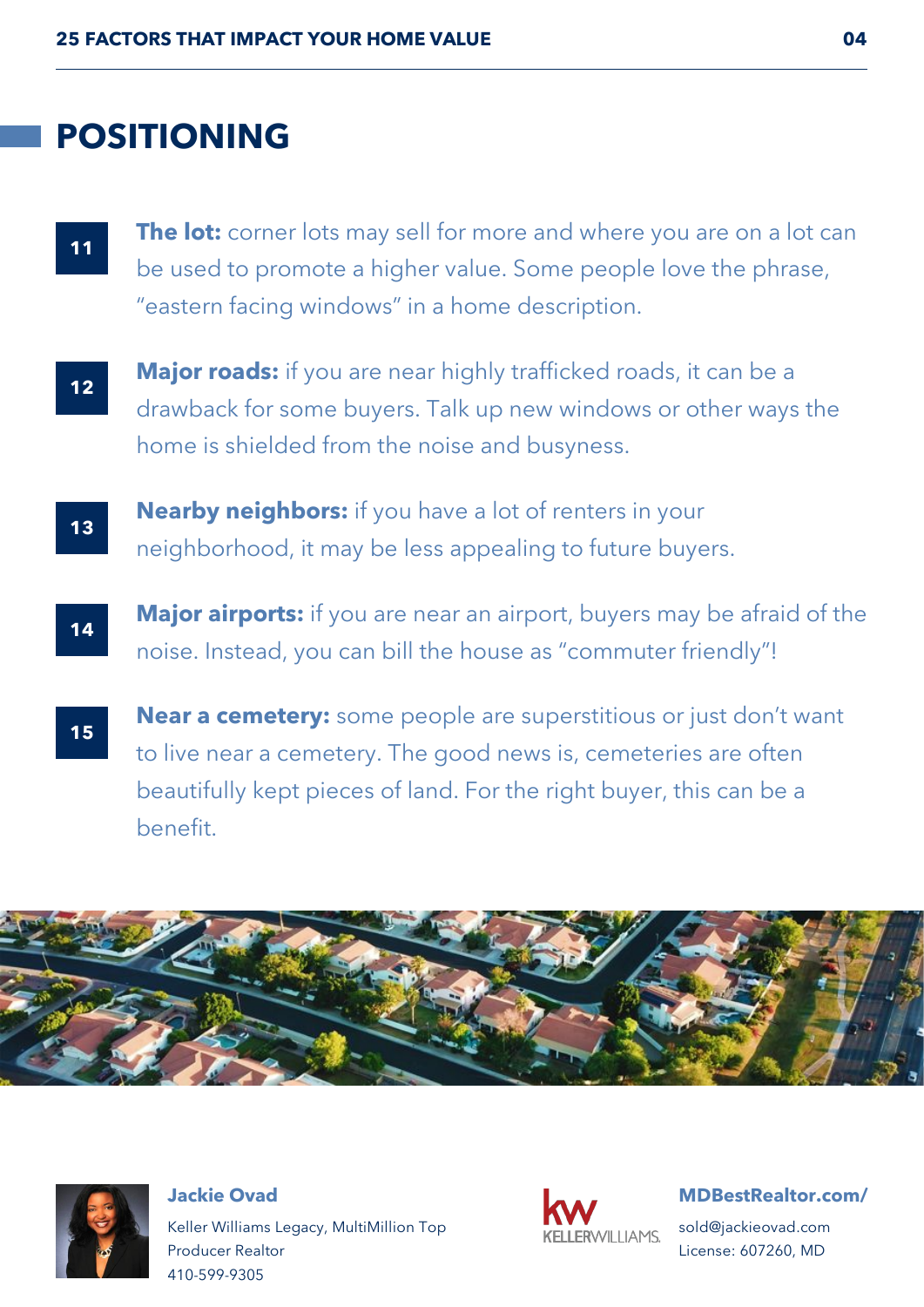## **EVEN MORE**

Think we've covered it? Think again. Here are some additional factors that could impact your home value:





#### **Jackie Ovad**

Keller Williams Legacy, MultiMillion Top Producer Realtor 410-599-9305



### **[MDBestRealtor.com/](http://MDBestRealtor.com/)**